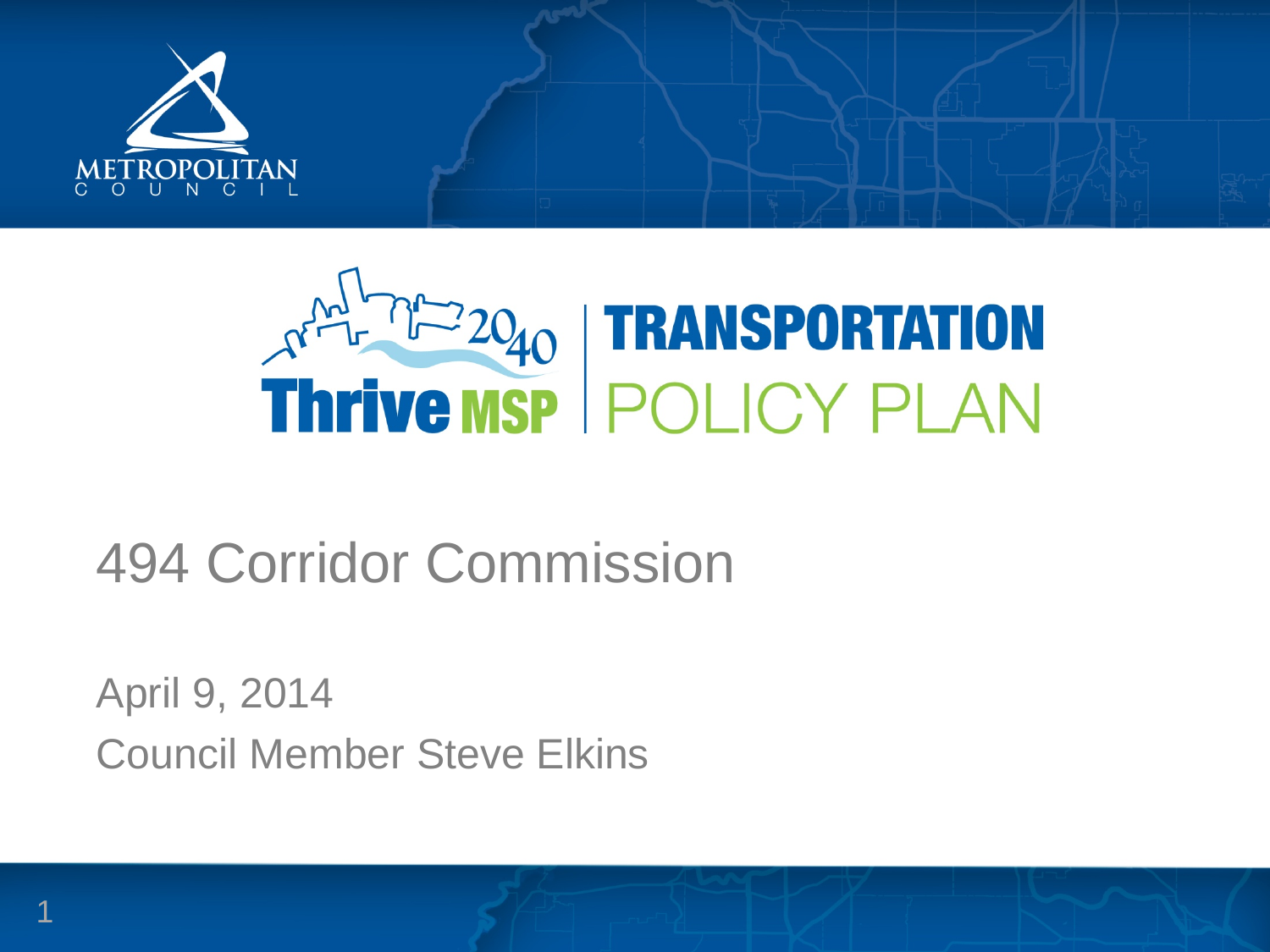# **What is the TPP?**

## The region's long-range transportation plan

- Required under state and federal law
- Prepared in coordination with
	- Transportation Advisory Board (and committees)
	- Minnesota Department of Transportation
	- Metropolitan Airports Commission
- Includes multiple modes highways, transit, bikes, pedestrians, freight, aviation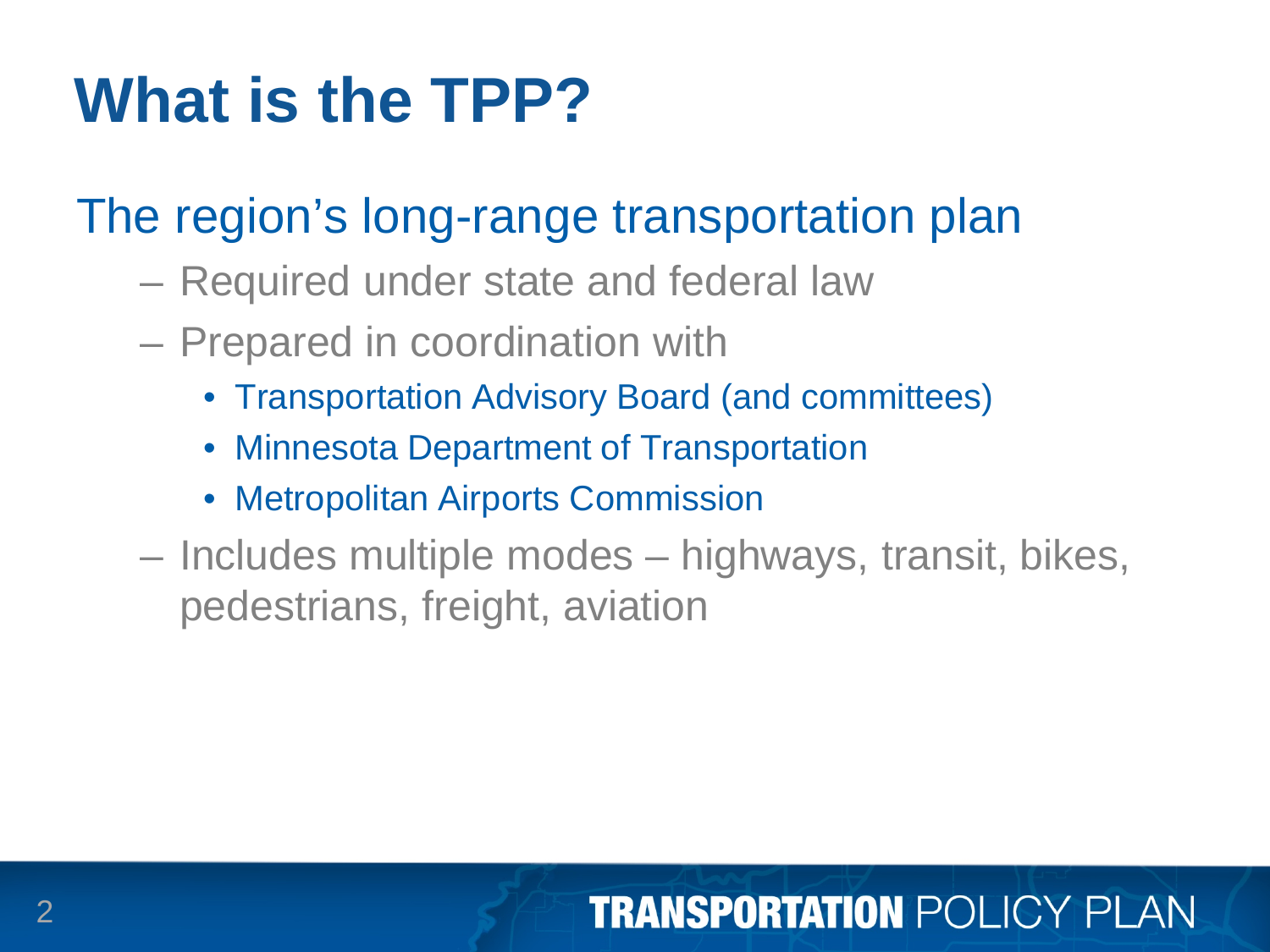# **Why update the TPP now?**

- Updates required every 4 years
- Thrive MSP 2040 policy direction
- New socio-economic forecasts to 2040
- MAP-21 changes
- Census expanded urban area to portions of Wright and Sherburne counties
- Studies, data since last plan
- Move towards a Performance Based Plan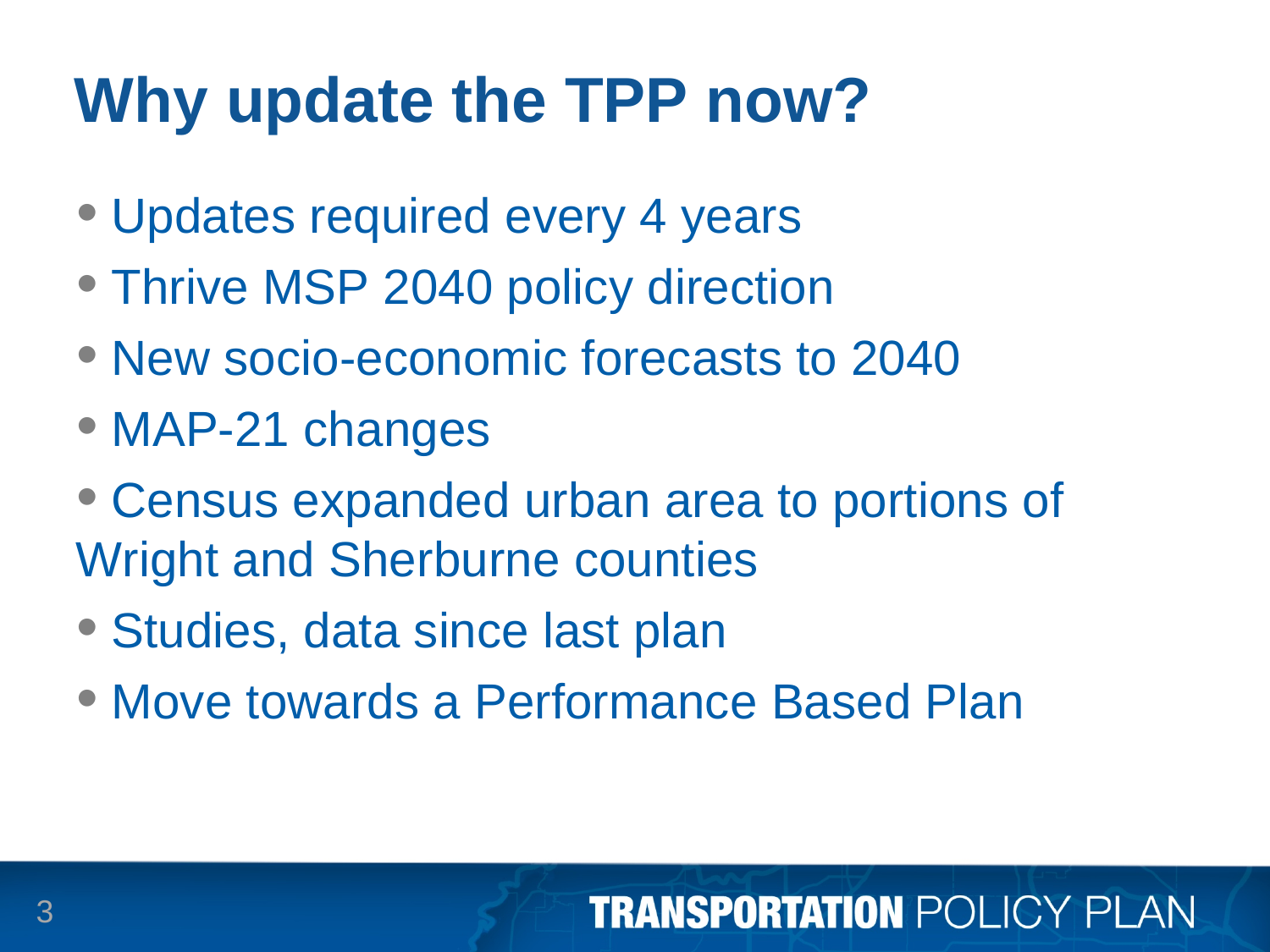## **2040 TPP Development**

- **April 2013 to May 2014:** Policymaker Task Force, Partner Agency Work Group and other stakeholder discussions on preparation of draft 2040 TPP
- **December 2013**: Council, TAB Investment Factors workshop
- **January to May 2014**: Monthly progress updates with TAB, TAC and Council
- **May 2014:** Thrive MSP 2040 adopted
- **May to July 2014:** Draft for public comment to TAC,TAB, Transportation Committee, Council
- **July through September 2014:** Public comment on DRAFT 2040 TPP
- **October to November: Revisions based on public comment December 2014:** Final plan adoption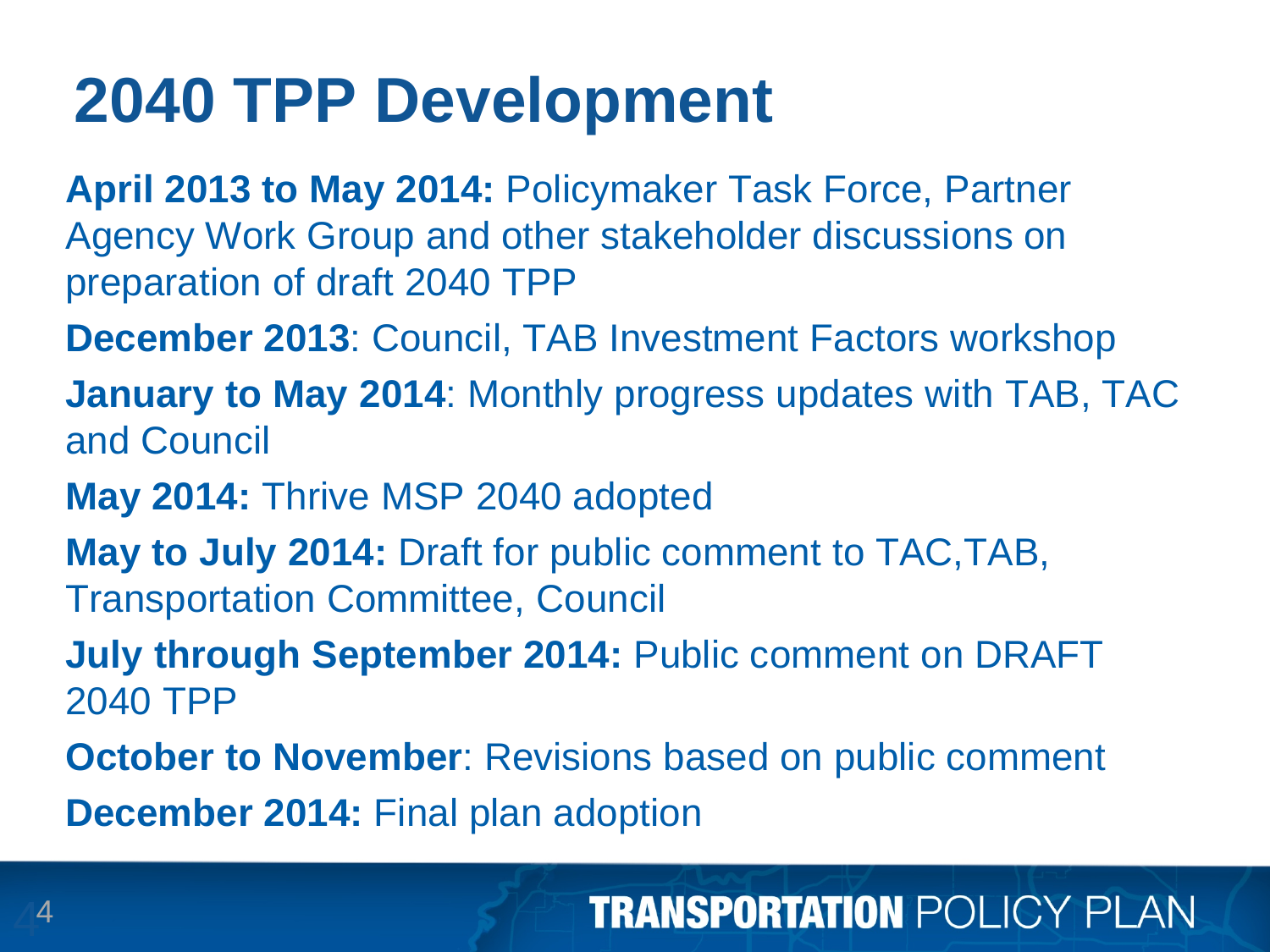## **Structure for Plan**

**Part I:** Discusses issues, challenges, demographics and how we travel (TBI), Thrive summary and relationship to transportation, transportation system goals and objectives, and summary of investments

**Part II:** Discusses strategies (actions), finance, transportation and land use, modal system descriptions and modal investment directions/plans

**Part III:** Contains technical information and requirements, *i.e.* Congestion Management Process, Performance Measurement/monitoring, Environmental Justice Analysis, Air Quality Conformity, Work Plan

Plan is supplemented with technical appendices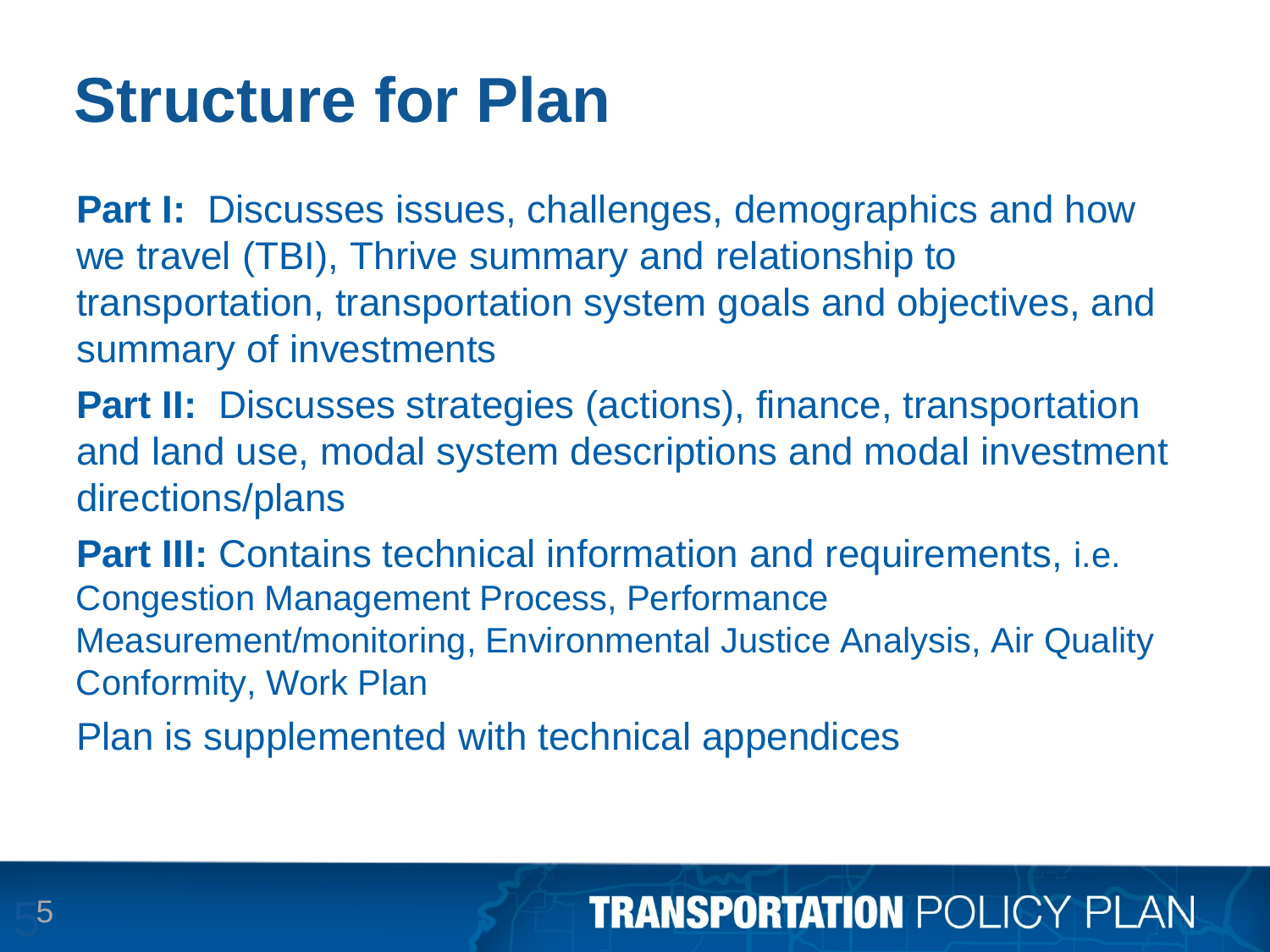# **Thrive MSP 2040**

## *Key Messages*

- Aging infrastructure will not meet the demands of a growing population without significant investments
- Emerging environmental challenges (climate change)
- Increasing pressure on natural resources (e.g. groundwater supplies)
- Population and job growth will increase congestion throughout the region
- Significant racial disparities in income, employment, poverty, homeownership, and education
- Aging population (age 65+ doubling by 2040)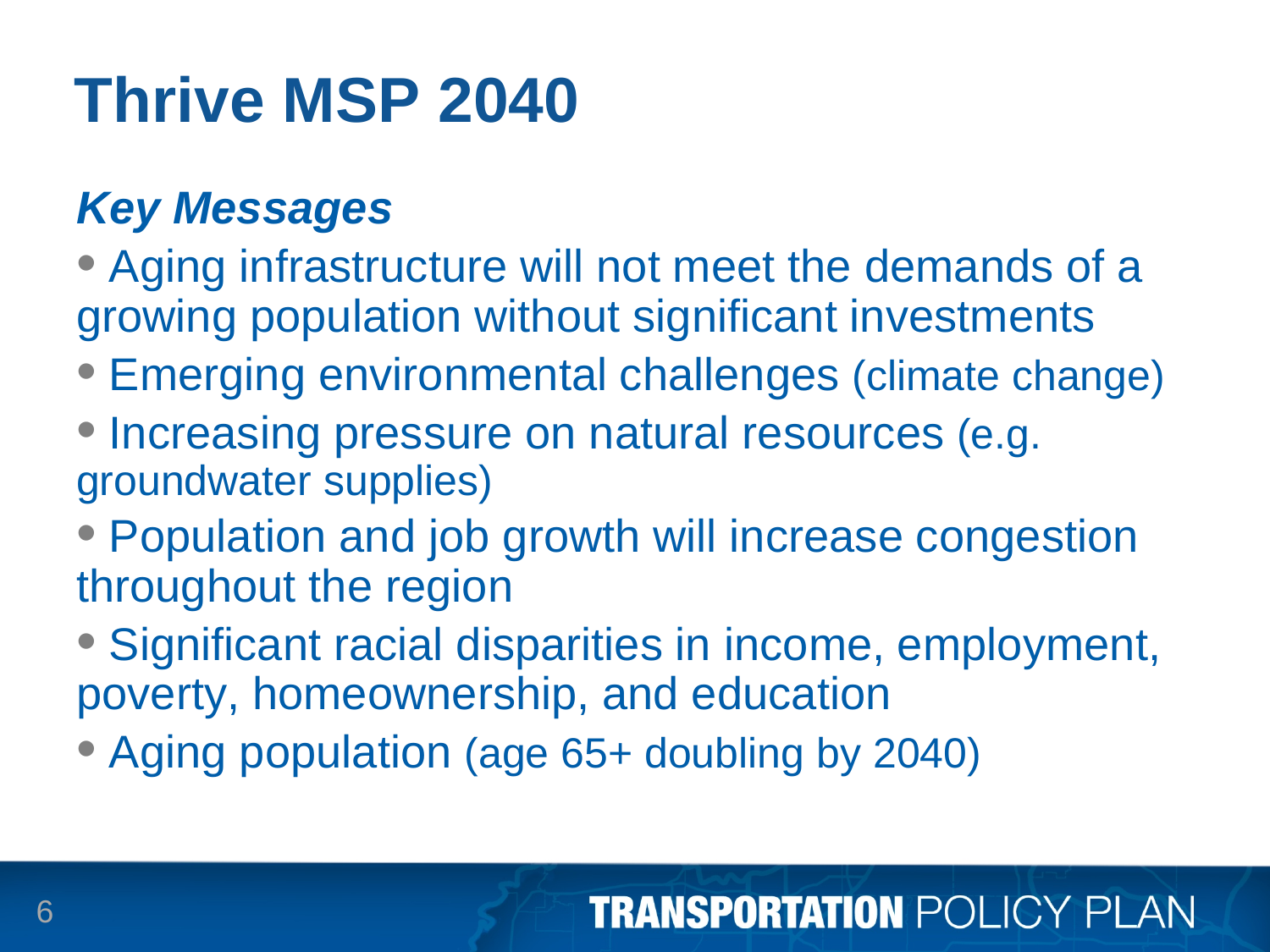# **Challenges for Transportation System**

- Impact of land use and development patterns on the sustainability of the transportation system
- Increase in travel due to population and job growth
- Managing roadway congestion
- Greater demand for options
- Economic competitiveness
- Impacts of transportation on communities and the environment
- Disparities in access to jobs and opportunities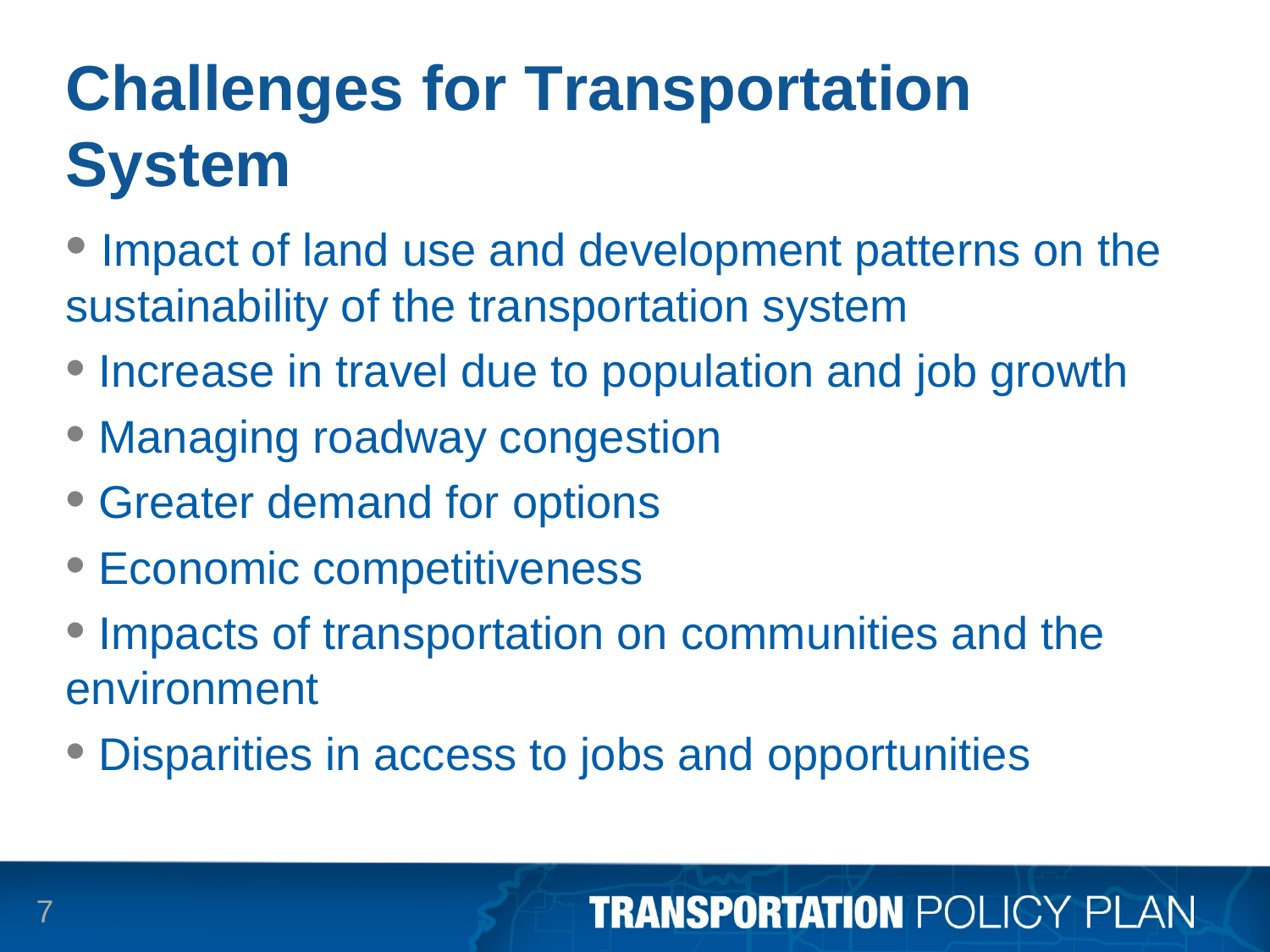## **TPP Goal Areas**

- Transportation System Stewardship
- Safety and Security
- Access to Destinations
- Competitive Economy
- Healthy Environment
- Aligning Transportation and Land Use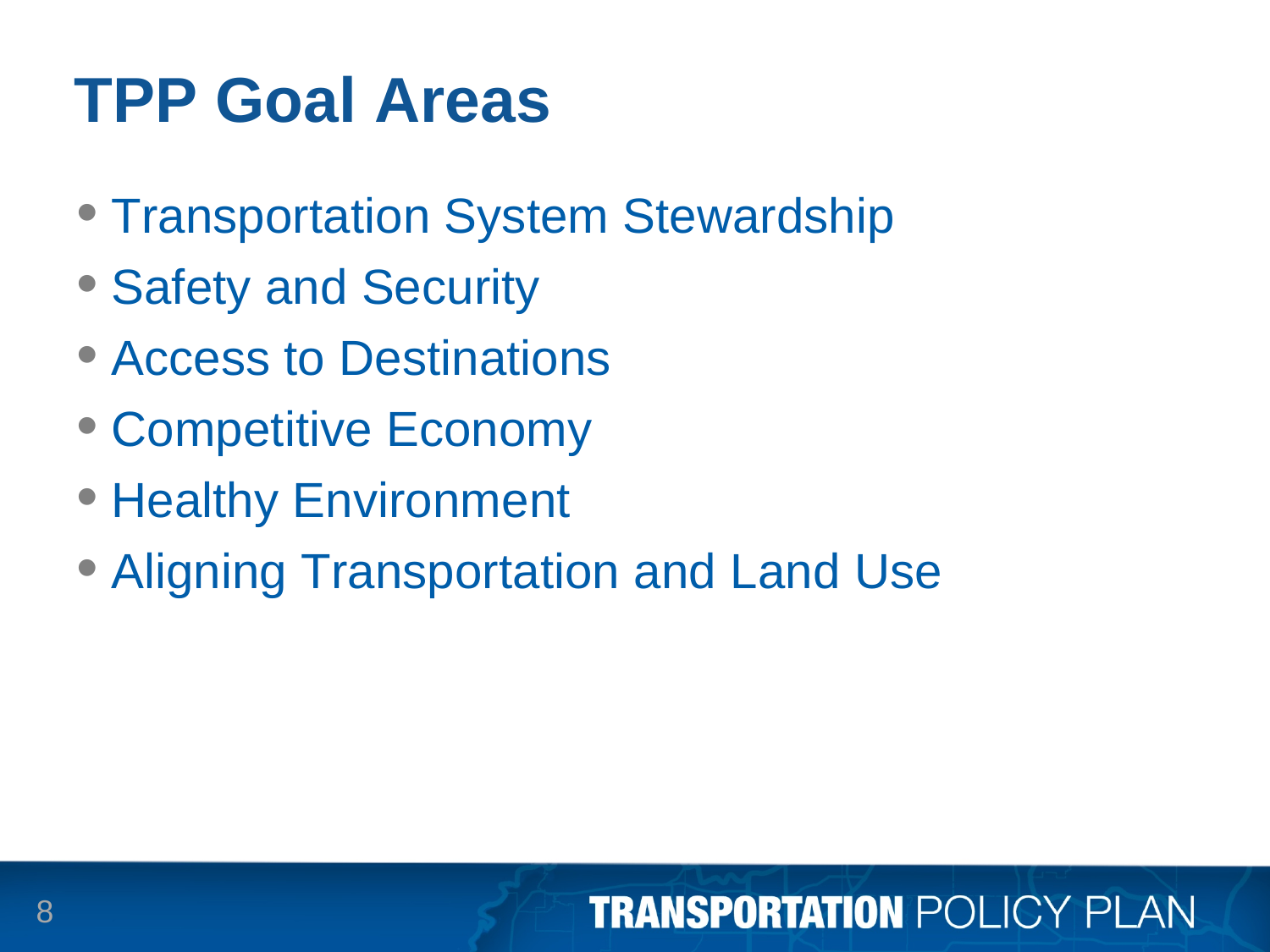# **Fiscal Requirements**

• Include a financial plan that demonstrates how the adopted transportation plan can be implemented using an estimate of revenue that can reasonably be expected (based on historical funding levels and past increases)

- In the 2040 TPP the "Current Revenue Scenario" represents the amount of revenue and investments that can reasonably be expected
- Federally allowed (but not required) to show additional projects that would be included in the adopted plan if additional funding were made available
- "Increased Revenue" scenario represents how an increased level of funding would be allocated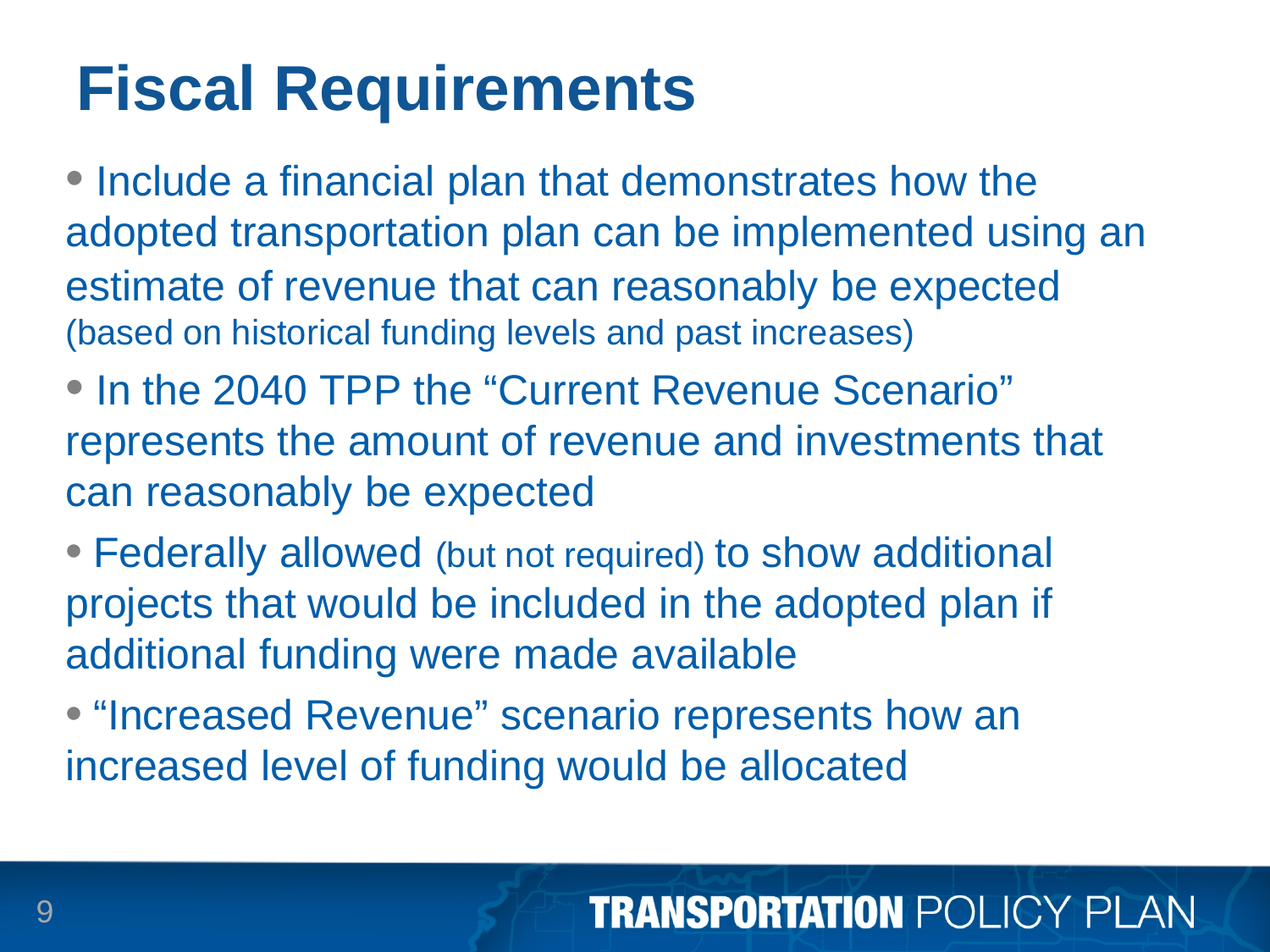# **Current Revenue State Highway Investments**

• In first 10 years, largely able to meet preservation needs with limited funding for expansion/mobility (\$683 M including Corridors of Commerce funding)

- After 2024, no expansion funding and preservation needs will not be fully met
- Operations spending decreases as a share of total spending
- Revenues will not keep pace with inflation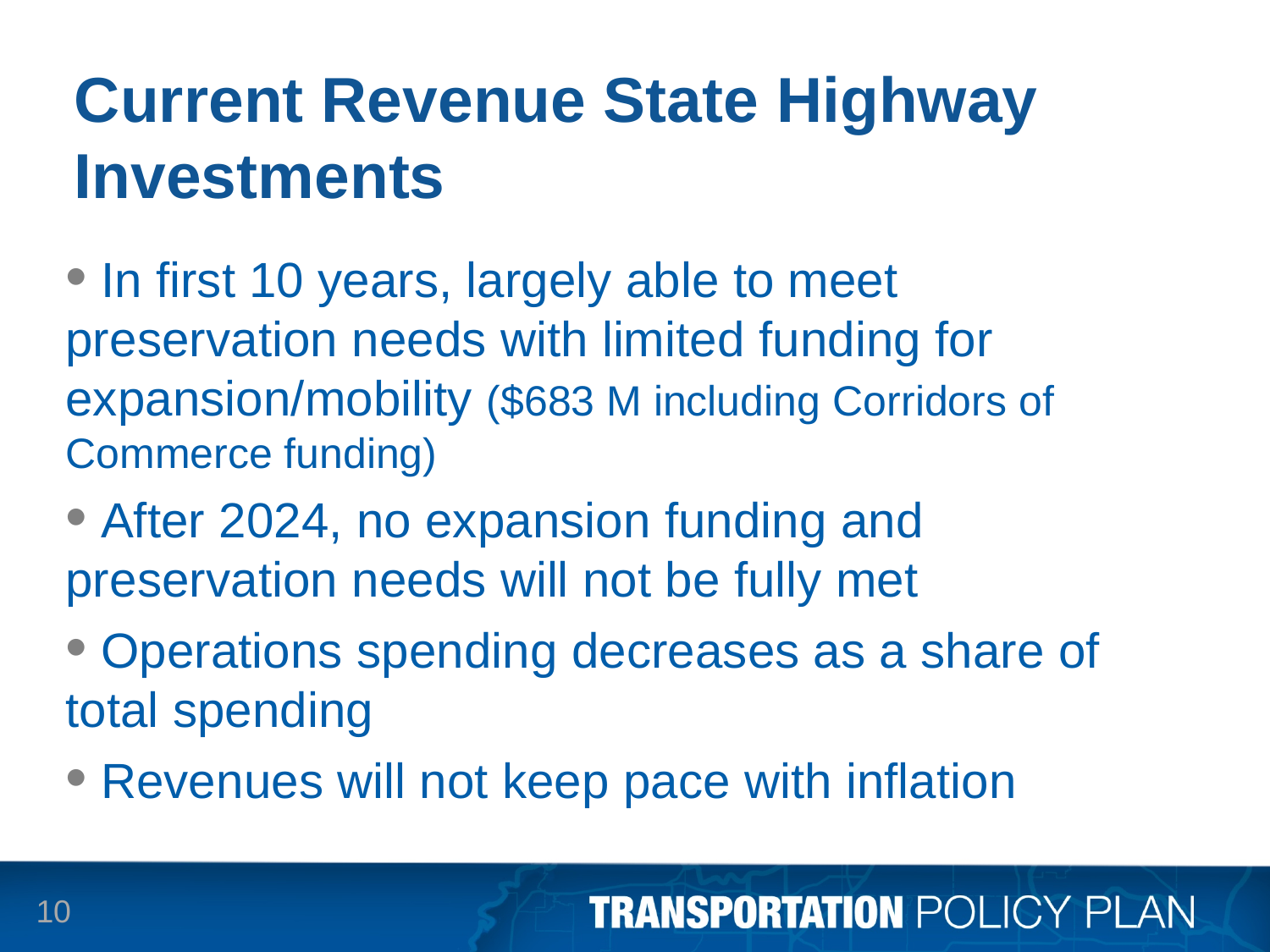# **Current Revenue Transit Investments**

Bus System:

- Existing system operations plus Metro Mobility growth is funded
- Existing system bus maintenance and preservation is funded
- Bus system expansion or modernization occurs through CMAQ or other federal programs, projects not specified
- No funding for expanded bus operations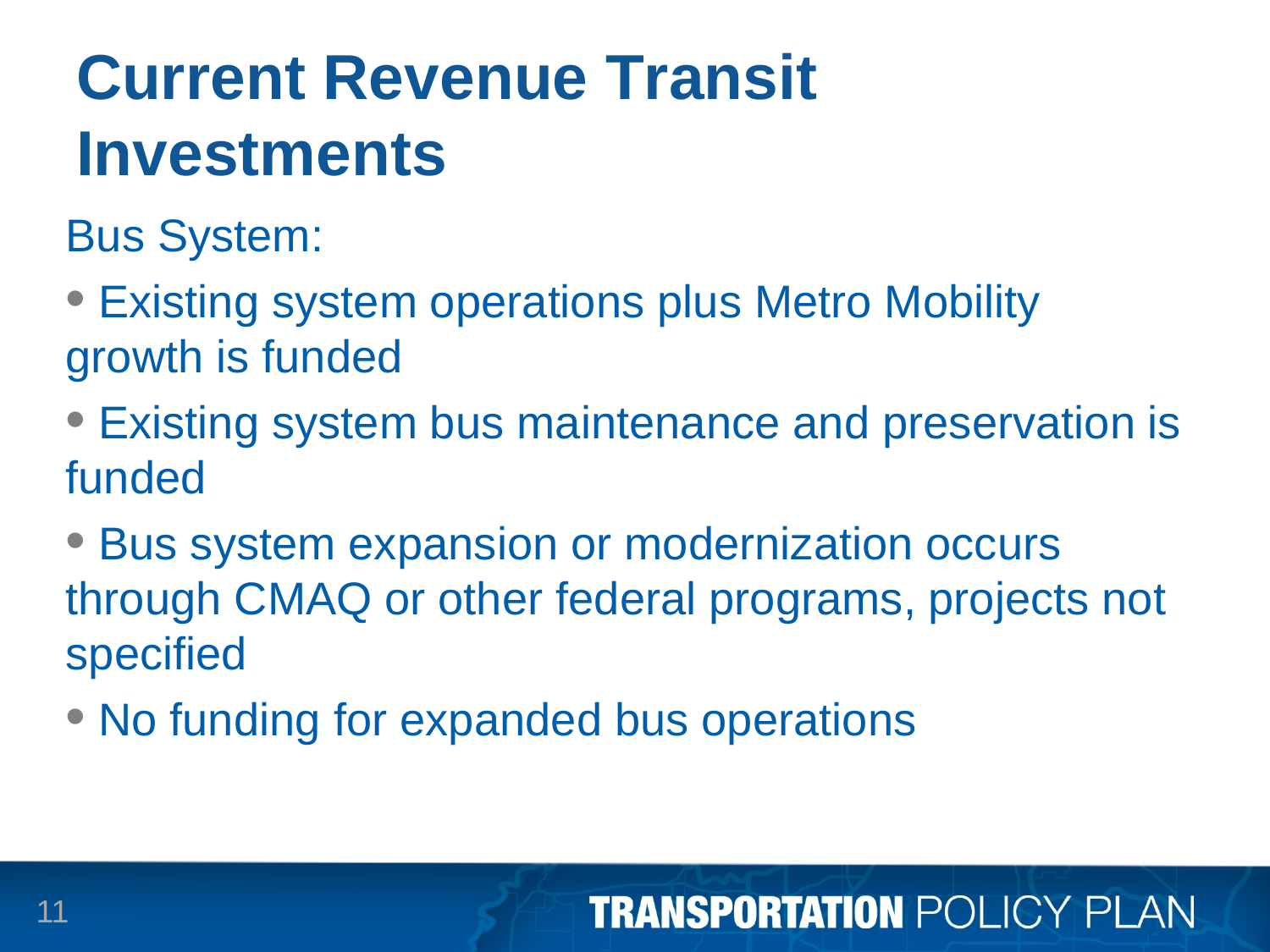# **Current RevenueTransitways**

- Existing transitway operations is funded including Green Line (assumes State and CTIB)
- Existing transitway system maintenance and preservation is funded
- Capital expansion funding through CTIB sales tax, state bonds, and federal sources (New Starts)
- Operations for LRT and Highway BRT expansion projects are funded, Arterial BRT operations unfunded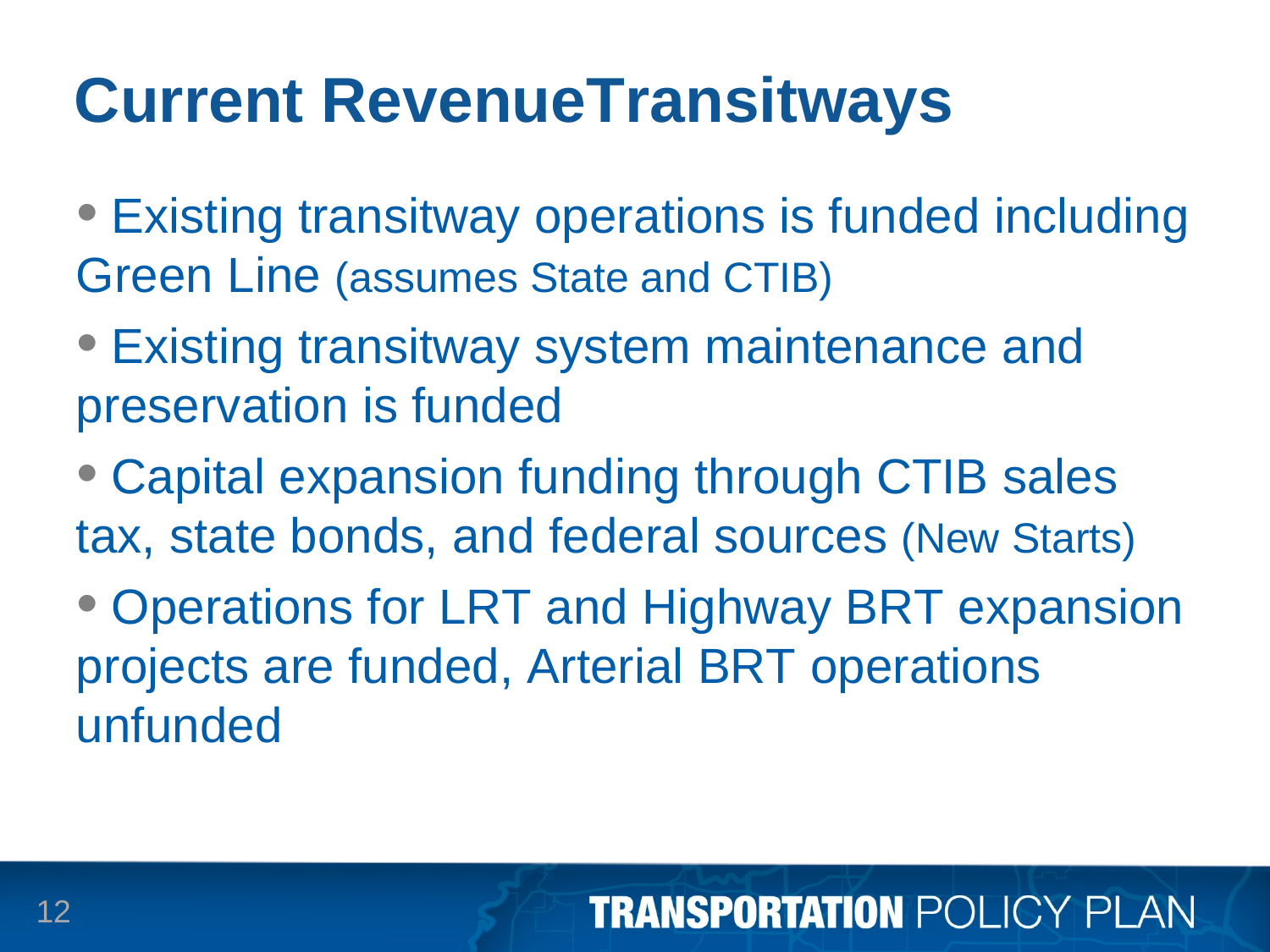# **Current Revenue Transitways**

## Expansion includes:

- METRO Green Line Extension (SWLRT)
- METRO Blue Line Extension (Bottineau)
- METRO Orange Line (I-35W South)
- 4 Arterial BRTs

Undesignated expansion funds available post-2024 (CTIB, Federal New Starts, CMAQ, state bonds)